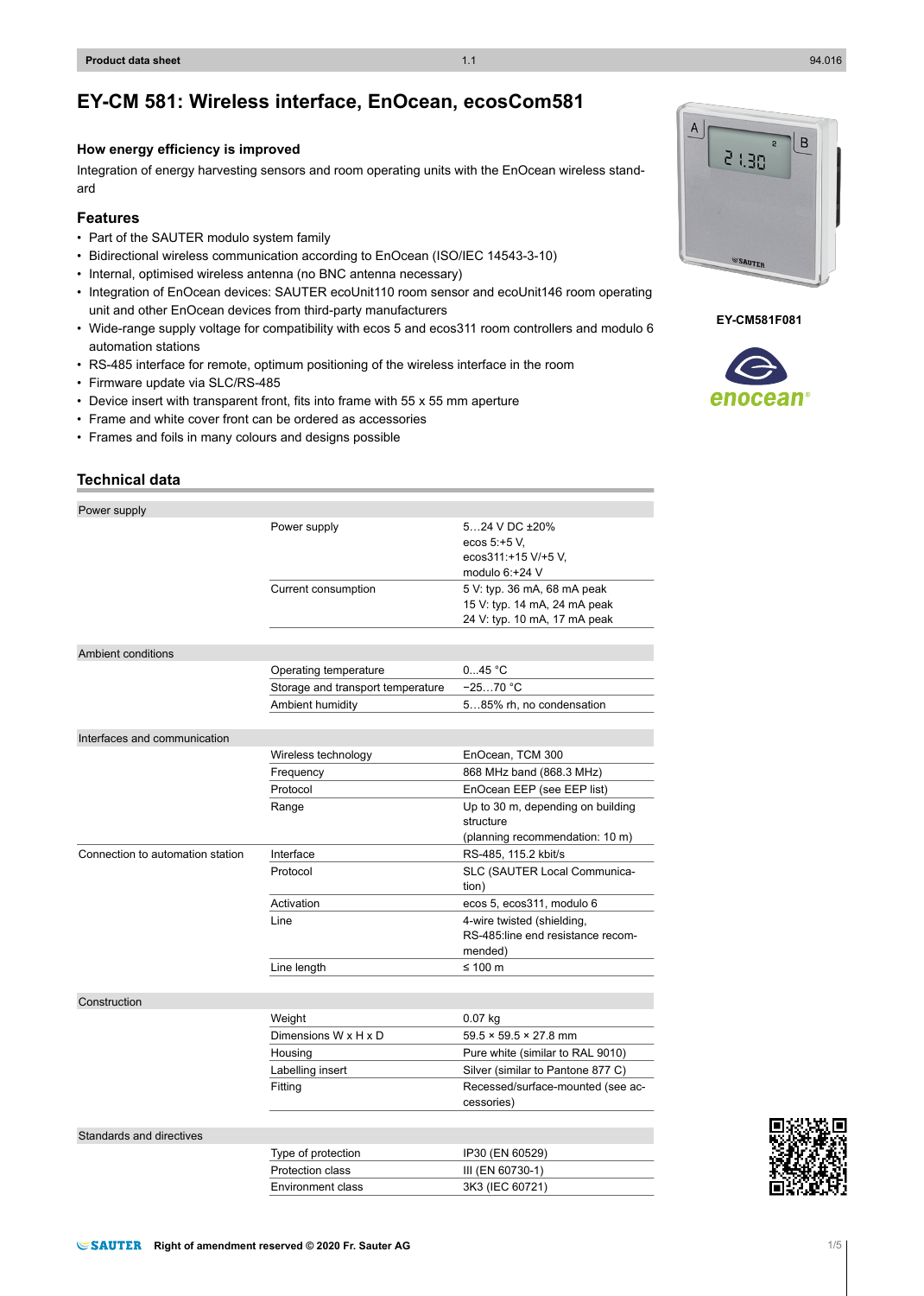| CE conformity according to | EMC Directive 2014/30/EU         | EN 61000-6-1, EN 61000-6-3 |
|----------------------------|----------------------------------|----------------------------|
|                            | Low-Voltage Directive 2014/35/EU | EN 60730-1                 |
|                            | RED Directive 2014/53/EU         | ETSI EN 300 220-2 (V3.1.1) |
|                            | RoHS Directive 2011/65/EU        | EN 50581                   |

#### Overview of types

Type Description

| EY-CM581F081 COM module EnOcean, SLC/RS-485, 524 V DC, 868 MHz |  |  |
|----------------------------------------------------------------|--|--|
|                                                                |  |  |

| Accessories |                                                                                                |
|-------------|------------------------------------------------------------------------------------------------|
| Type        | Description                                                                                    |
| 0940240***  | For frames, mounting plates and adapters for third-party frames, see product data sheet 94.055 |
| 0949241301  | Transparent cover for EY-RU and EY-SU, 10 pcs.                                                 |
| 0949241302  | RAL 9010 white cover for EY-CM581, EY-RU and EY-SU (10 pcs.)                                   |
| 0949360004  | Push-in terminal RU/SU (for wire), 2 × 10 pcs. 2-pin (01/02, 03/04)                            |
| 0940360012  | Screw terminal RU/SU (optional for braid), 2 × 10 pcs. 2-pin (01/02, 03/04)                    |

#### **Description of operation**

The ecosCom581 wireless interface is used to integrate SAUTER ecoUnit 1 room operating units and other standard EnOcean devices into ecos 5 and ecos311 room controllers or modulo 6 automation stations.

The wireless interface provides four communication channels. An ecoUnit 1 room operating unit and up to 15 standard EnOcean devices can be assigned to each of these channels. The wireless interface supports bidirectional communication with EnOcean devices.

## **Intended use**

This product is only suitable for the purpose intended by the manufacturer, as described in the "Description of operation" section.

All related product regulations must also be adhered to. Changing or converting the product is not admissible.

#### **Engineering and fitting notes**

The wireless interface is suitable for various fitting methods. Product data sheet 94.055 shows the fitting options and available frames, as well as other accessories.

The use of third-party frames usually needs to be checked in advance. Frames made of metal or with metal coating can significantly reduce the wireless range.

#### System limitation:

The device is connected to the ecos 5 and ecos311 room controllers or the modulo 6 automation stations via the RS-485 interface (SLC protocol).

A maximum of two ecosCom581 can be connected to an SLC/RS-485 line. It must be ensured that the total current consumption of the connected devices does not exceed the maximum power of the supply voltage 5/15/24 V. In addition, the voltage drop across the supply cable (taking into account length and cross-section) must not be too great for the devices.

Example of mixed mode (wired/wireless):

1 × ecosCom581 (36 mA) + 3 × ecoUnit355 (9 mA) < ecos504 (100mA@5V)

SAUTER EnOcean devices may only be taught in on an ecosCom581 wireless interface.

More information about EnOcean wireless technology and the positioning of the wireless interface and the room operating units is available in the "Engineering using EnOcean wireless technology" manual.

## **Additional technical documents**

| Document/name                                                      |            |
|--------------------------------------------------------------------|------------|
| Fitting instructions                                               | P100018768 |
| Quick reference (BA)                                               | P100007832 |
| Declaration on materials and the environment                       | MD 94.016  |
| Product data sheet "Frame for device insert"                       | PDS 94.055 |
| Product data sheet "Room operating unit, EnOcean, ecoU-<br>nit146" | PDS 94.013 |
| Product data sheet "Room sensor, EnOcean, ecoUnit110"              | PDS 94.012 |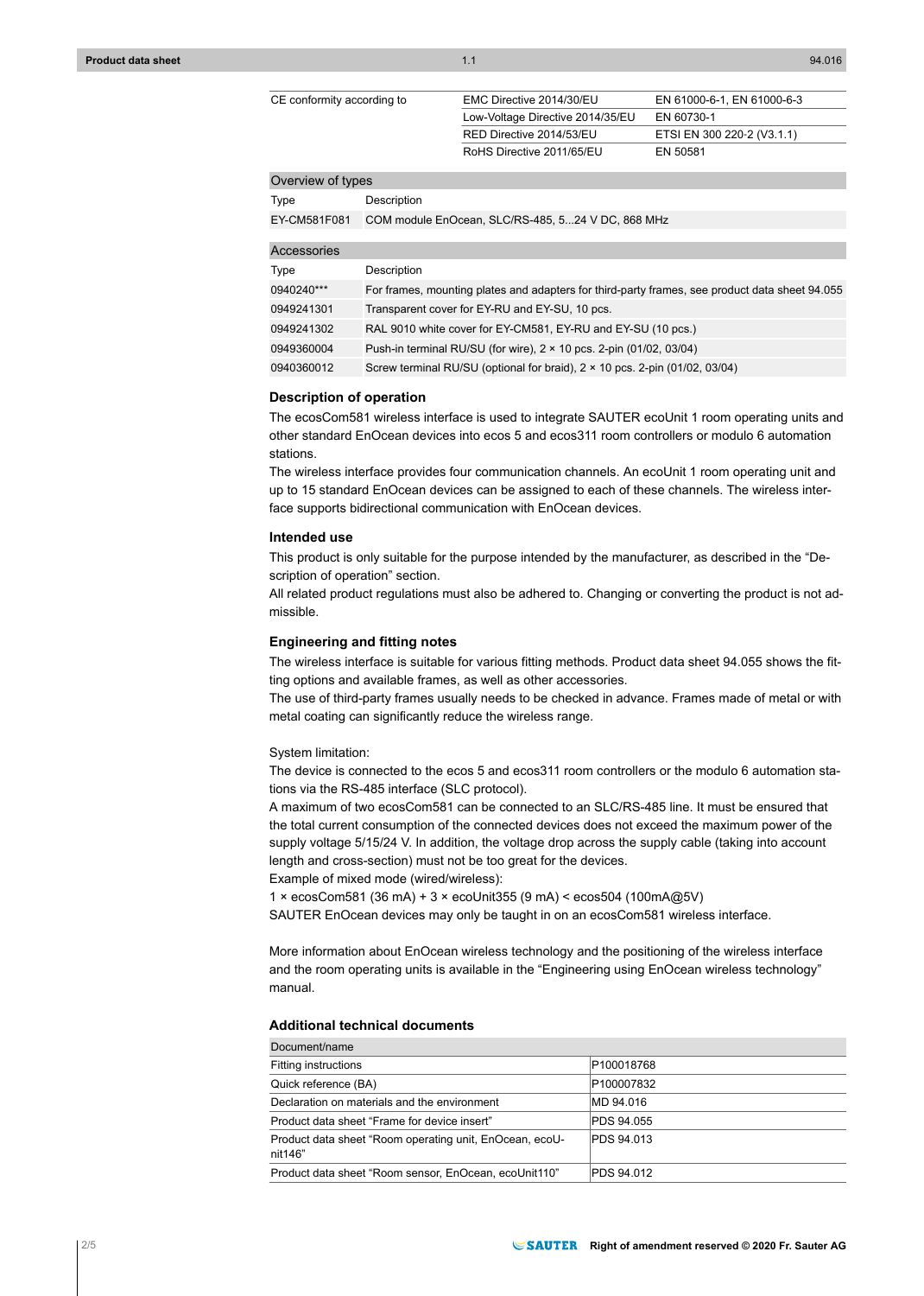## **Product data sheet** 1.1 94.016

#### Document/name

| Manual "Engineering with EnOcean wireless technology"<br>(SAUTER EnOcean application notes) | 7010084001, see SAUTER extranet   |
|---------------------------------------------------------------------------------------------|-----------------------------------|
| Compatibility list of third-party devices for ecos-EnOcean                                  | D <sub>100119337</sub>            |
| ROOM UNIT function module                                                                   | Online help for CASE Suite/Engine |

## **Connection to controllers and automation stations**

The wireless interface is connected to the SLC interface of the automation station or controller by means of a 4-core cable (RS-485 interface, SLC protocol). The unit must be disconnected from the electrical supply when the wireless interface is being connected to the station. Up to four ecoUnit146 room operating units for ecos 5 and modulo 6 or one ecoUnit146 for ecos311 can be assigned to a wireless interface. The room operating units send their information to the wireless interface. Mixed mode with SLC-based, wired devices (ecoUnit 3) is possible. Other SLC devices (ecoLink) can also be connected to the same SLC/RS-485 line, provided the controller or station supports this. Further information on the ecoUnit146 EnOcean room operating unit or the ecoUnit110 EnOcean room sensor can be found in product data sheets 94.013 and 94.012.

#### **Address of the wireless interface**

The wireless interface can be coded for up to 4 address ranges (RU profiles/SLC). Up to 16 EnOcean devices can be recorded in each address range. The EnOcean ID is saved in the wireless interface during the teach-in procedure.

The wireless interface has device address 0 ex works. If two wireless interfaces are connected to the same SLC/RS-485 line, the device addresses must be different for firmware updates (0 and 1). How to set the device address is described in the quick reference for the ecosCom581.

#### **Device functions**

The wireless interface is both a transmitter and a receiver for EnOcean wireless signals. For the controller or automation station, the wireless interface behaves like a device with up to four room operating units (ecoUnit 3).

- In mixed mode (wired/wireless), each SLC channel address may only occur once.
- One channel corresponds to the data content of an ecoUnit 3 room operating unit (function module ROOM\_UNIT).
- Up to 16 different transmitter types or profiles can be taught in on one channel (memory space for EnOcean address 0...F). The transmitter teach-in (assigning an EnOcean transmitter to the receiver or wireless interface) takes place on the relevant ecoUnit SLC channel.
- If a wireless telegram is received from a taught-in transmitter, the symbol  $\ast$  flashes briefly and shows the corresponding taught-in profile on the LCD of the ecosCom581.

#### **Application example**

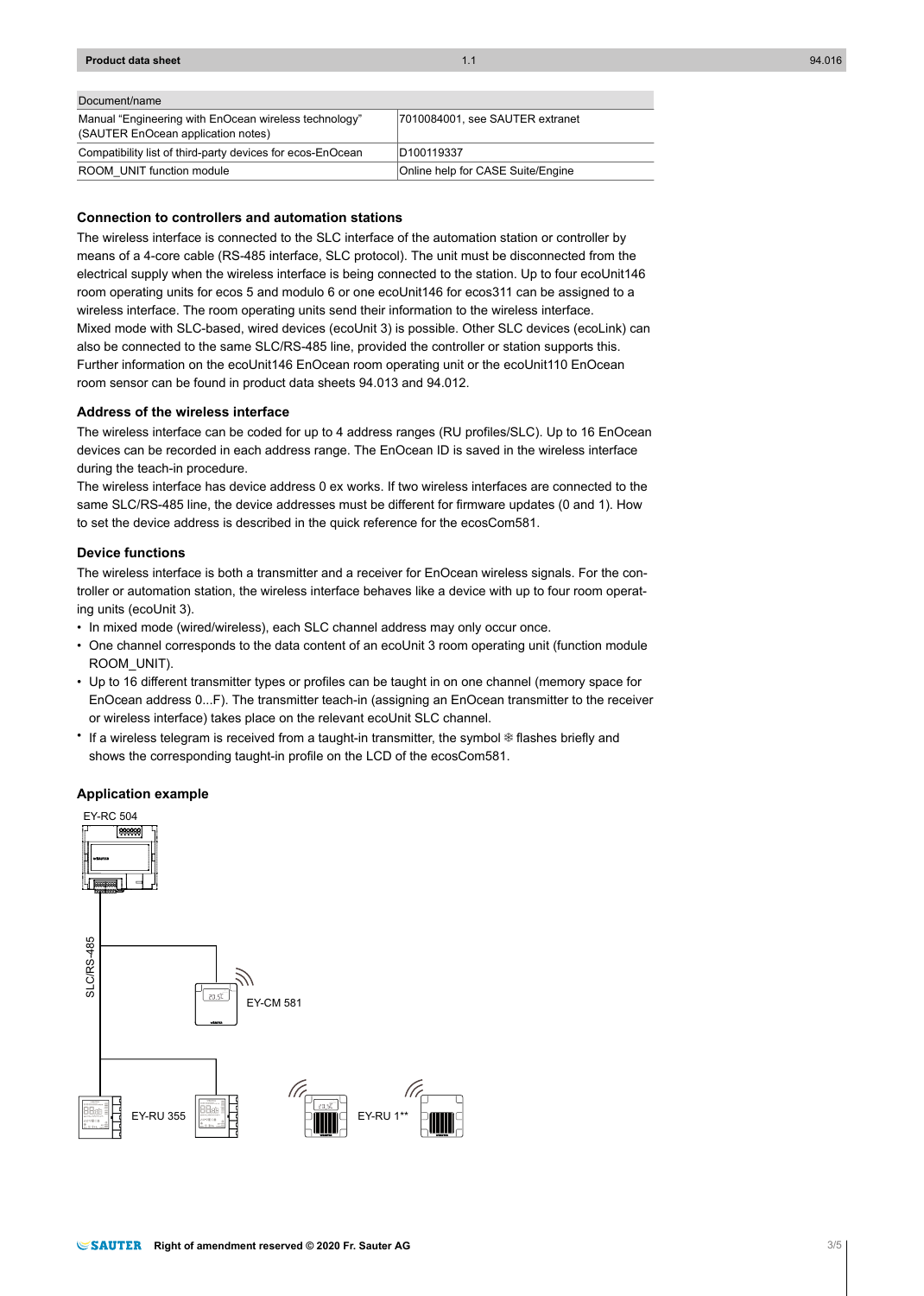## **Information on usage**

The wireless interface works in conjunction with the ecoUnit 1 devices in bidirectional mode. The ecoUnit 1 devices are taught in using the "Smart Acknowledge" method (SMART ACK, teach-in without repeater). The wireless interface supports various EnOcean devices, depending on the EEP profile. Teach-in procedures RPS, 1BS or 4BS (variant 1 or 2) are also supported.

The wireless interface also supports a reset of the setpoint correction on the ecoUnit14\*. However, the reset setpoint correction is only synchronised with the wireless interface after the room operating units have been activated or "woken up". Other EnOcean multi-sensors can be taught in parallel to the room operating unit. The multi-sensors will transmit the brightness even if the room operating unit is mapped higher.

#### **Supported EnOcean Equipment Profiles (EEPs)**

All supported EnOcean Equipment Profiles (EEPs) are listed in the quick reference. These EEPs are accordingly taught in as SAUTER profile no. and type no., and thus map to the ROOM\_UNIT function module in the controller. EnOcean devices from other manufacturers can be listed informally in a SAUTER ecos-EnOcean compatibility list.

#### **Display for teach-in/addressing**



- (1) SAUTER profile no.
- (2) SAUTER type no.
- (3) Memory space (for EnOcean address)
- (4) Channel (1, 2, 3, AUTO = 4)

The SAUTER profile and type numbers and corresponding EEPs can be found in the quick reference.

#### **Teaching in/addressing**

Put the ecosCom581 wireless interface into learn mode, then manually cause the room operating unit (transmitter) to send a learning telegram.

If the wireless interface is not in learn mode, no room operating unit can be assigned. Any learning telegram that may have been sent has no effect.

Only if an EnOcean ID is assigned to a channel of the wireless interface is this channel addressable, i.e. it responds to a data request from the controller or station. This guarantees a mixed mode with a wired ecoUnit 3.

For information on activating the learn mode and teaching in room operating units (transmitters), see the quick reference.

#### **Special features for communication**

## **Communication monitoring**

If the communication between ecosCom581 and ecoUnit 1 is interrupted, the message "Err2" appears on the display of the ecoUnit146. This error message disappears automatically after the communication is restored.

If the communication between the controller or automation station and ecosCom581 is interrupted, the message "Err2" appears on the display of the ecosCom581. In this case, there are no wireless telegrams to the ecoUnit 1. As a result, the error message is also shown on the display of the ecoUnit146.

#### **Offline detection of individual transmitters/ecoUnits**

The wireless interface (SLC slave) sends the various available values (temperature, brightness, etc.) to the cyclically querying controller (SLC master). If the EnOcean sensor does not respond to the corresponding value, this value is not sent to the controller either. The relevant valid flag of the output on the ROOM\_UNIT firmware module is marked, i.e. a 1 for valid values and a 0 for invalid values. The time until a value is logged off is approx. 120 minutes.